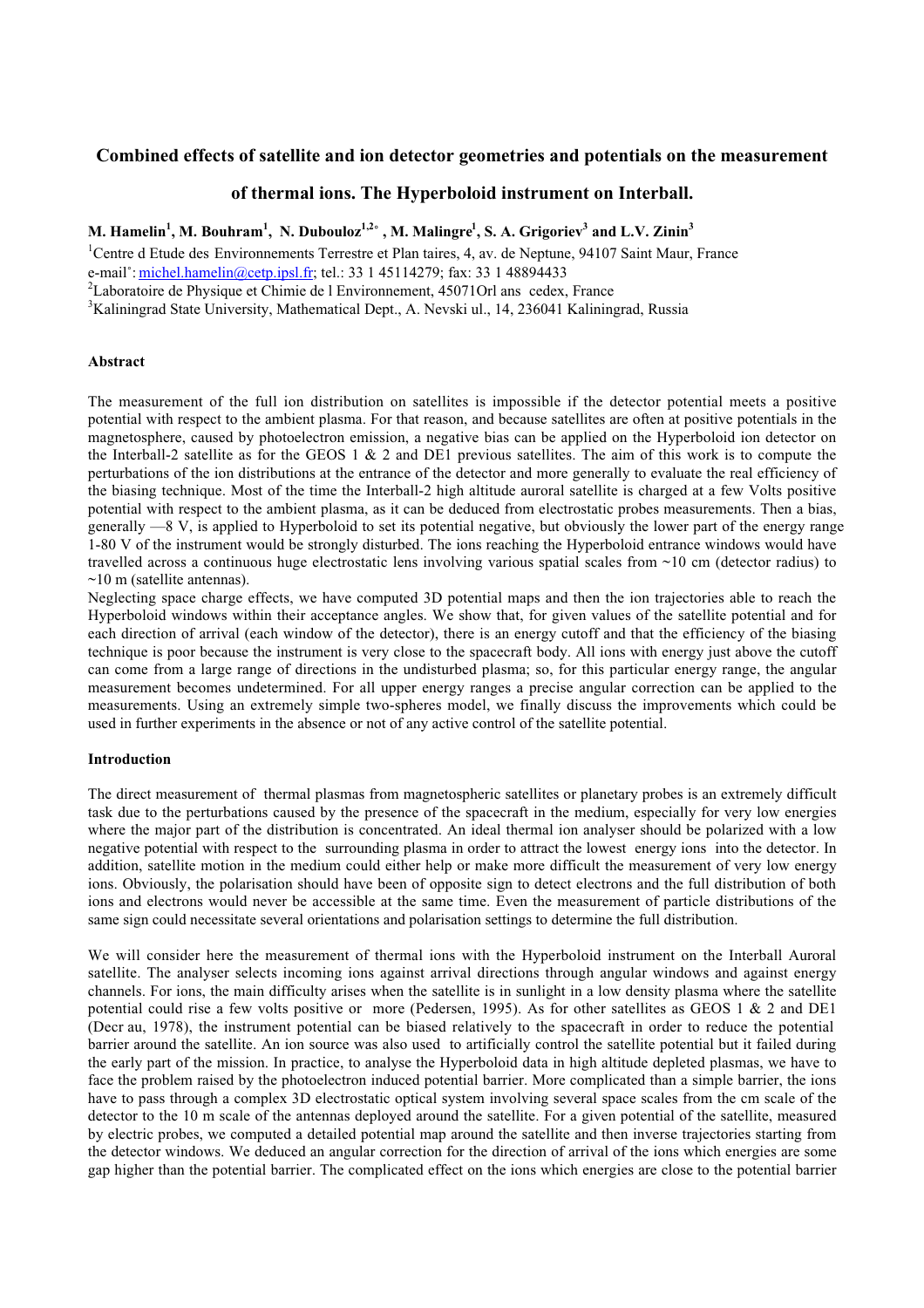is discussed on the basis of a statistical study. We show that the biasing technique as applied in the case of Interball-2 has a limited effect due to the location of Hyperboloid practically stuck on the satellite surface. Finally, on the basis of a very simple model, we discuss the possibilities to measure almost all the thermal ion distribution using the biasing technique but with the ion detector held by a relatively long boom.

#### **The Hyperboloid ion analyzer on Interball-2**

The Hyperboloid instrument (Dubouloz *et al.*, 1998) aboard the Interball-2 satellite is an ion mass spectrometer measuring three-dimensional distributions of low energy ions (<80 eV) at altitudes from 700 to 20000 km, over the auroral zone. The instrument has been designed to select the major ion species against mass and charge  $(H^+, He^+, O^+)$ and  $O^{++}$ ), against several energy ranges and against their direction of arrival through the multiple windows of its two analysers taking also benefit of the rotation of the satellite (Dubouloz et al., 1998). The Interball-2 configuration with solar panels and antennas is shown in Figure 1. The Hyperboloid main analyser A16 lies in a plane parallel to the spin axis as shown in Figure 2a, whereas Figure 2b shows the angular pointing directions of the 16 windows. The windows have acceptance angles of about 10; x 10; (for details, see Dubouloz et al., 1998).



(a: location of the analyser plane; b: directions of the windows)

 Statistical observations from the IESP electric field double probe experiment ( Perraut *et al.*, 1998) aboard Interball-2 have shown that the S/C body potential reaches positive values ranging from 0 to 12 V (Torkar *et al.*, 1999). Since the low-energy part of the measured ions is comparable to the typical S/C potentials, a precise knowledge of both S/C body potential and the three-dimensional potential distribution surrounding the body is required to correct the measured ion distributions. The simulations of the spacecraft-plasma interaction in Bouhram *et al.* (2001<sub>b</sub>) led to the spacecraft potential in various conditions of plasma density and photoemission characteristics. For the low plasma densities as encountered on the Interball-2 orbit, it is shown that the space charge has a minor influence to the potential structure around the spacecraft. Then, we considered that the potential is the solution of the Laplace equation with the spacecraft at a potential inferred from IESP measurements and theoretical considerations ( Bouhram *et al*., 2001a).

#### **Potential maps and ion trajectories**

The potential 3D map has been calculated as the assembly of 3 maps representing a large scale picture embedding the spacecraft with all antennas, a medium scale, and a small scale describing with a 2.5 cm grid the satellite, the solar panels and HYPERBOLOID (for details, see Zinin *et al.*,1998; Hamelin *et al.*, 2001). The outer large scale grid size is 80 x 80 x 60 m with 0.5 m spacing. At distances to the analyser closer than the grid spacing, the potential is estimated analytically owing to the cylindrical shape of the analyser. An interpolated map showing the potential in the analyser plane when the satellite potential  $V_s = +4 V$  and the analyser potential  $V_h = -4 V$  is shown in Fig. 3. It shows only a 1.3 meter square around the analyser (in white) with the middle of the spacecraft on the left. We see a saddle configuration with an absolute potential barrier level of  $\sim$ 2.3 V at the saddle point. Then, the efficiency of the biasing technique is  $\sim$ 1.5 V in the best case. Close to the top, the potential is near the spacecraft potential due to the influence of the solar panels. Looking at this figure, one can expect lower angular deviations for ions passing through the saddle configuration and incoming into HYPERBOLOID in windows 11-15 of Fig. 2b.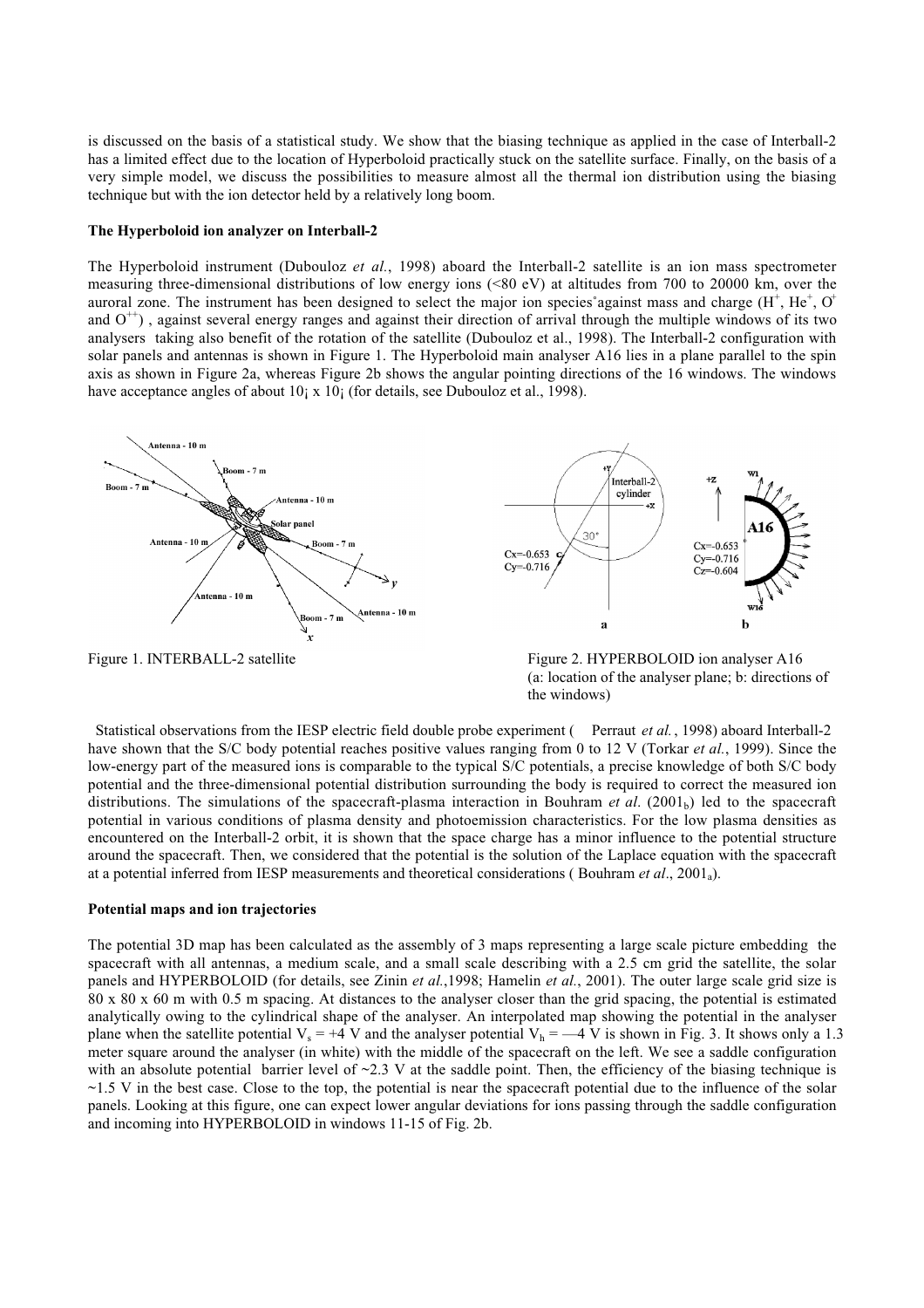

Figure 3. Potential map in the analyser plane  $[V_s = +4 V; V_h = -4 V;$  potential step: 0.2 V]

Single inverse ion trajectories in the computed electrostatic field were derived with a Runge Kutta integration scheme, starting from the individual Hyperboloid windows. The ions could: i) return into the detector, which means that these ions should be never observed, ii) hit the satellite body or any solar panel or antenna (then these items shadow the detector windows), iii) cross the external border of our computational domain, a 30 m radius sphere°: the inverse trajectories can then be those of magnetospheric thermal ions detected by Hyperboloid. In the last case, the ions outgoing in the central direction of each window are deflected in the 3D potential structure leading to some angular deviations depending on the energy (and charge number). Difficulties occur for energies above but close to the cutoff; for a slight change of energy the ions can have completely different trajectories. A worse case example is given in Fig. 4, for another case where  $V_s = 12$  V and  $V_h = 4$  V. Ions incoming in the upper windows with an energy in the range (5-7eV with respect to the analyser potential) can come either from the top right or from the bottom right of the figure. The ions starting from the window with energies lower than 5 eV return to the analyser, so they cannot be detected whereas ions with energies greater than 7 eV are slightly deviated closer to the pointing direction as the energy increases. The reflection of the 5-7 eV ions is explained by the solar panels influence; when an ion reaches the vicinity of a maximum of potential with a very small kinetic energy, the further direction becomes very unstable.



Figure 4. Projection of 3D ion trajectories on the A16 analyser plane for  $V_s = 12$  V and  $V_h = 4$  V (see text).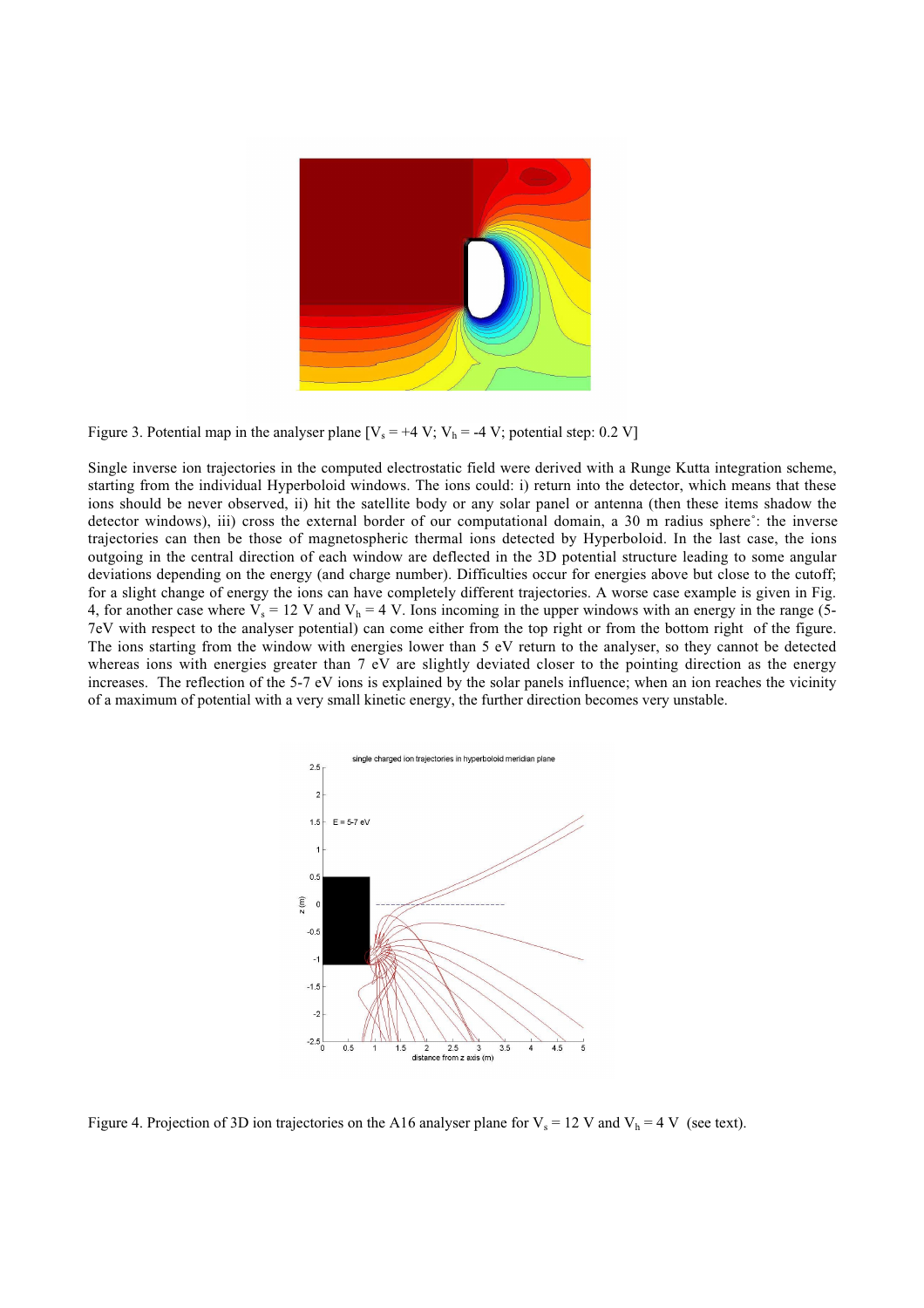#### **Incoming direction probabilities**

The calculations of single trajectories is not sufficient to understand the measurements of the Hyperboloid analysers. In practice, the individual windows are selecting ion species in narrow energy channels and in about 10; x 10; angular windows. Then the question is to determine from what original direction are coming the detected ions, knowing the energy shift through the estimated satellite potential and the potential bias. For that, we compute the incoming directions on a statistical basis, taking a large number of ions (4000 in practice) with random energies in the considered energy channel and random directions in the window angular widths. The computed directions at the end of the inverse trajectories, when the ion exits the 30 m sphere, are accumulated in (also)  $10<sub>i</sub> \times 10<sub>i</sub>$  angular pixels on the sphere. With the example of  $V_s = 4$  V and  $V_h = -4$  V; the results are reported in Figure5. The usual  $\theta$  polar angle (from the z axis of Fig. 1) range is  $(0-90)$  and the  $\varphi$  azimuth (from the x axis) range is  $(90-360)$ . The A16 analyser is pointing at  $\varphi$  = 240¡. We do not present the lower five energy channels which are all below the cutoff and we do not present the upper eight channels for which there is a relatively small deviation and no spreading.



Figure 5. Probabilities of incoming direction for a particle detected by a window and within an energy gap. The horizontal axis display the polar angle (top: 0; to bottom 180;) and the azimuthal angle (left: 90; to right: 360;) respectively, with an angular resolution of 10¡. White squares indicate the geometrical viewing direction of each window. Colors indicate the probability level of each pixel: green for less than 3%; yellow for between 3% and 10%, and red for more than 10%.

The upper windows, (w1 to w8), for the first passing energy range of  $[6.5-8.1 \text{ eV}]$ , exhibit a remarkable dispersion°at all angles close to the A16 plane, shifting to the left of the figures, and in a widely ϕ-spread structure around the direction which corresponds normally to lower windows. This effect can be understood as the ions which are passing at the top of a potential barrier are very slow here and can be easily deflected as we predicted; then, the solar panels potential structure acts as an electrostatic mirror. The figure looks asymmetric as the Hyperboloid environment is not symmetric, especially with the proximity of an antenna (POLRAD experiment antenna). In practice, the eight lower windows  $w9$  —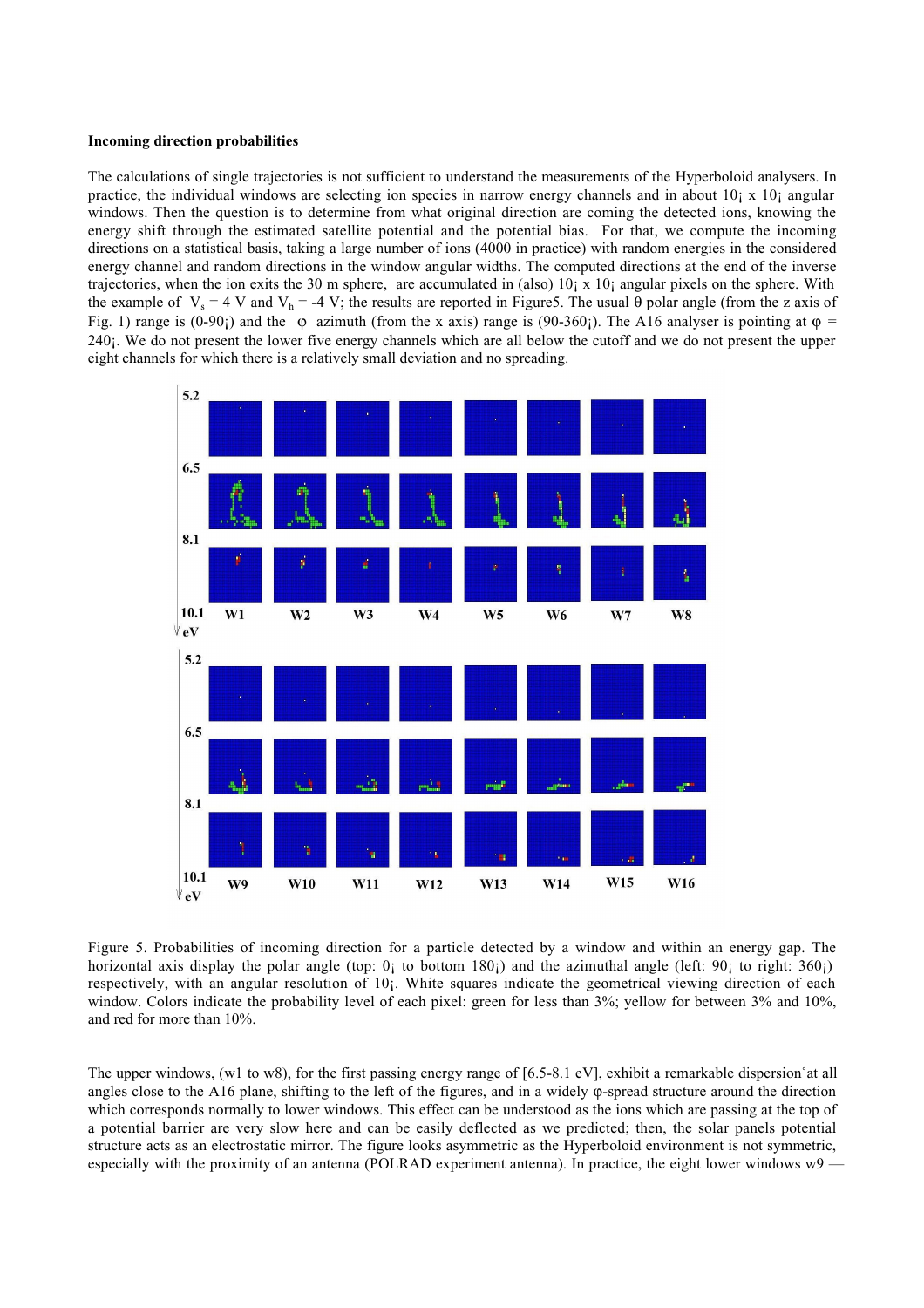w16 present a relatively low θ dispersion corresponding to a relatively free direction across the saddle potential structure of Fig.3. The wider azimuthal spreading is related to the lens effect caused by the adjacent long antennas (see Fig. 1).

The potential map of Fig. 3 shows the same saddle structure than on the potential maps computed by Olsen et al. (1986) around the DE1 satellite. The saddle point determines the absolute height of the potential barrier that the ions have to cross to reach the instrument. With our statistical calculation, we can derive a precise energy cutoff for each window. For the energy channel just above the cutoff, the probability maps exhibit a large dispersion of incoming directions probabilities. This is of little help for the experimenter as the natural ion fluxes are a priori anisotropic, so, we find out that we cannot measure the real incoming direction in this particular energy channel. For all other above energy channels precise corrections can be introduced in the data analysis software to provide the ion angular distributions.

### **The ion analyzer on a boom: an alternative to active potential control**

In the case of HYPERBOLOID as for other similar instruments the lack of efficiency of the biasing technique is due to the close vicinity of the satellite body which, with its very large surface, governs the equilibrium of the system with the plasma. If the biased detector was at some large distance from the satellite body, the potential barrier would have been lower. In the following simple example, we model the satellite as a sphere of radius 1 m, the detector by another sphere of radius 10 cm. In the 3 examples with several distances from the detector to the satellite we set the satellite to  $+ 10$  V and the detector to -10V (we use in fact in normalised dimensions). The colour step is 1 V (infinity value $\degree$ : 0 V).



Figure 6. Potential between two conductive spheres for various distances (sphere radius: R and r for the satellite and the detector respectively; d: distance between centers; V and v: satellite and detector potentials; dV: contour step).

The first panel represents roughly the HYPERBOLOID case. The detector is ˚stuck˚ to the satellite and the potential barrier remains high. For the second case  $(d = 2 m)$ , the potential barrier lies between 2 and 3 V. For the last case ( $d = 5$  m), the potential barrier is smaller than 1 V. In any case, the detector should be aimed to the boom direction. Far from this optimal direction, the potential barrier could be a little more than 1 V and angular corrections should be necessary due to the deviation induced by the potential structure.

Now, increasing the bias to -60 V ( $V_d$ = -50V), we obtain the potential map of Figure 7. The potential barrier is then much less than  $1\overline{V}$  and the potential structure around the detector is smooth. The corrections to the incoming directions should be easily tractable in a 2π solid angle around the boom direction. However, the detector should have a relatively high energy resolution to discriminate small energy differences around 50 V.



Figure 7. Same as figure 6, with  $d = 5 R$  and  $v = -5 V$